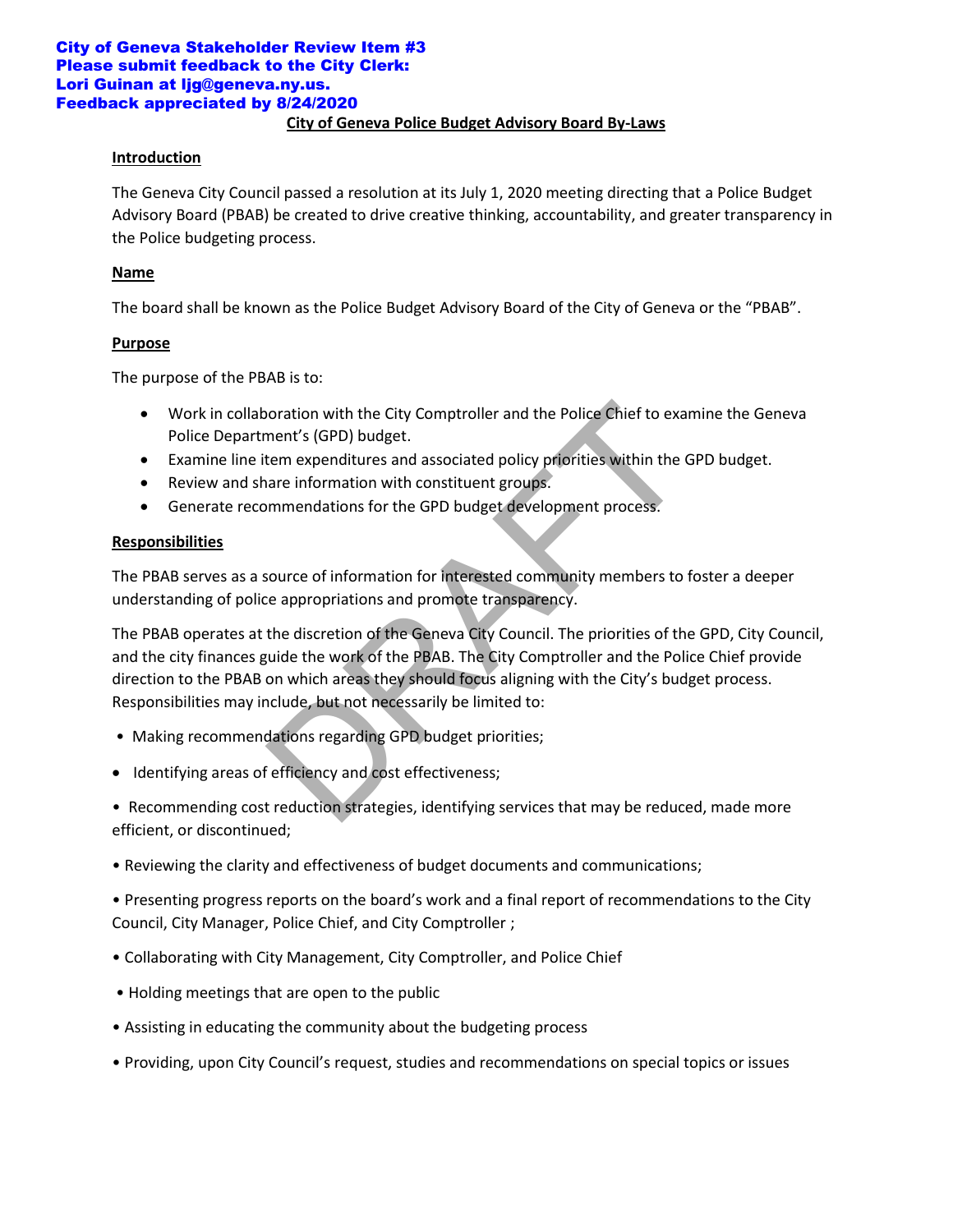#### City of Geneva Stakeholder Review Item #3 Please submit feedback to the City Clerk: Lori Guinan at ljg@geneva.ny.us. Feedback appreciated by 8/24/2020

All recommendations of the board shall be advisory only and shall not be binding on City Council, City Management, or Geneva Police Department.

City Budget procedures set forth in the City Charter, the General City Law, the Local Finance Law, and other applicable laws and regulations shall control all Geneva Police Department Budgeting procedures.

# **Membership**

Membership of the PBAB shall be representative of the demographics of the community at large and consist of 5 community members, 2 city councilors, the Police Chief, and City Comptroller.

# **Membership Requirements**

It's strongly recommended that members have completed the City's Budget Academy and/or the City's Citizen's Police Academy. A certificate of completion will be presented with application materials.

All members should be:

- Registered voters;
- Residents of the city for twelve (12) months;
- Willing and able to complete all necessary training as required by City Council;
- Willing attend **ALL** meetings;
- Willing and able to have open minded conversations about the police budget and not display a bias towards one side or the other;
- Actively participate in the community;

# **Appointment of Members**

Community members will be appointed by City Council. Qualified individuals who have been properly screened and approved by City Council shall be accepted as members of the PBAB without regard to sex, sexual orientation, gender identity, race, religion, color, national origin, age, marital status, or disability. e:<br>
Hers;<br>
ters;<br>
the city for twelve (12) months;<br>
le to complete all necessary training as required by City Coun<br> **ALL** meetings;<br>
le to have open minded conversations about the police budg<br>
one side or the other;<br>
ipate

City Council representatives will be chosen by the Mayor.

# **Length of Term**

Terms shall be two years. PBAB members will be limited to two consecutive terms and may reapply for appointment after not having served on the board for one year. To serve beyond these limits, a twothirds (2/3) majority of City Council must grant a waiver. 3 of the initial community PBAB members shall be given a 2-year term and 2 initial community PBAB board members shall be given a 1-year term. The designation to the term shall be decided by lottery.

# **Chairperson**

The City Comptroller shall be the chairperson. The chairperson shall preside at meetings and coordinate and facilitate the Board's Functions.